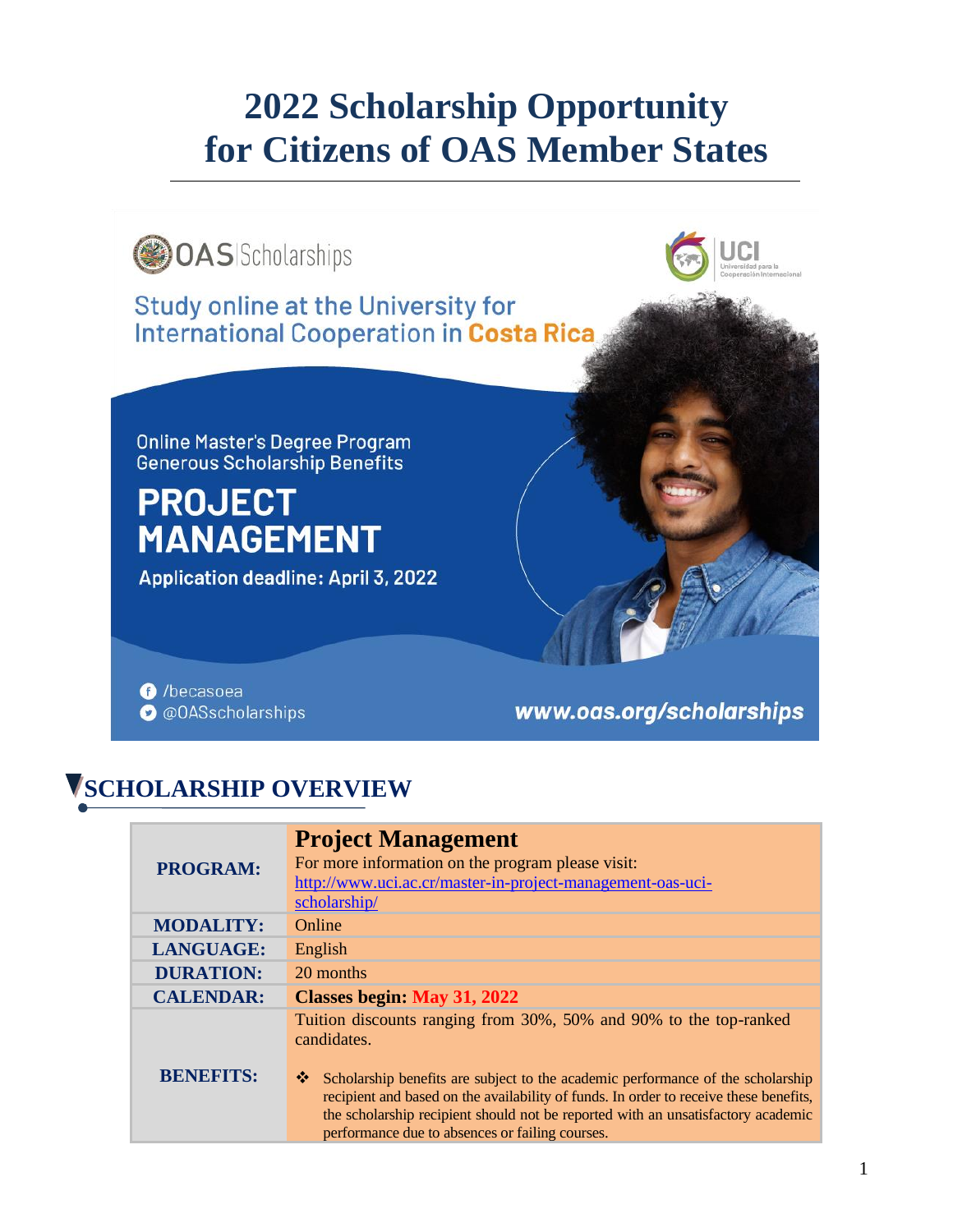# **ABOUT THE PARTNER INSTITUTIONS**

The OAS General Secretariat (GS/OAS) is the central and permanent organ of the [Organization of](http://www.oas.org/en/)  [American States](http://www.oas.org/en/) (OAS).

- ➢ Through its Department of Human Development, Education and Employment (DHDEE), GS/OAS supports [OAS member States](http://www.oas.org/en/member_states/default.asp) in creating policies and executing programs that promote human capacity development at all educational levels.
- ➢ By enabling formative opportunities to citizens, DHDEE strengthens democratic values and security under the framework of regional integration.
- ➢ DHDEE does this: (i) by supporting the efforts of OAS member states to improve the quality of and equity in education; and (ii) by assisting the citizens of the Americas in realizing their full potential by giving them access to knowledge and skills through training that improves the standard of living for individuals, families and communities in the region.

[University for International Cooperation](https://www.uci.ac.cr/university-international-cooperation/) (UCI) – Twenty-five years of excellence make the University for International Cooperation (UCI) the perfect choice for project management training.

- ➢ The UCI is the first university in the region to have a Master's Program in Project Management accredited by the Global Accreditation Center (GAC) from the prestigious Project Management Institute (PMI).
- ➢ Through UCI's training and guidance, more than 2000 graduates in 40 countries around the world are making better projects for a better future.
- ➢ The Global School of Project Management at the University for International Cooperation is committed to bringing world-class faculty, innovative online training, and real-world experience together to shape the professionals that will manage the projects that are shaping our future.

#### **ABOUT THE PROGRAM**

For more information on the program please visit: [http://www.uci.ac.cr/master-in-project](http://www.uci.ac.cr/master-in-project-management-oas-uci-scholarship/)[management-oas-uci-scholarship/](http://www.uci.ac.cr/master-in-project-management-oas-uci-scholarship/)

#### **Student/Applicant's profile**

- $\triangleright$  The program is intended for professionals from all disciplines and sectors, from all over the world, who already hold a bachelor's university degree, and who are seeking to develop core competencies and creative thinking skills to successfully implement projects, while leading multidisciplinary teams and delivering positive results in today's complex multicultural environment.
- **Admission Process:**  perfect "next step" for those who want to incorporate the benefits and skills from an integral  $\triangleright$  Whether the participant is new to projects, or is already a certified PMP, this program is the Project Management training in their professional profile.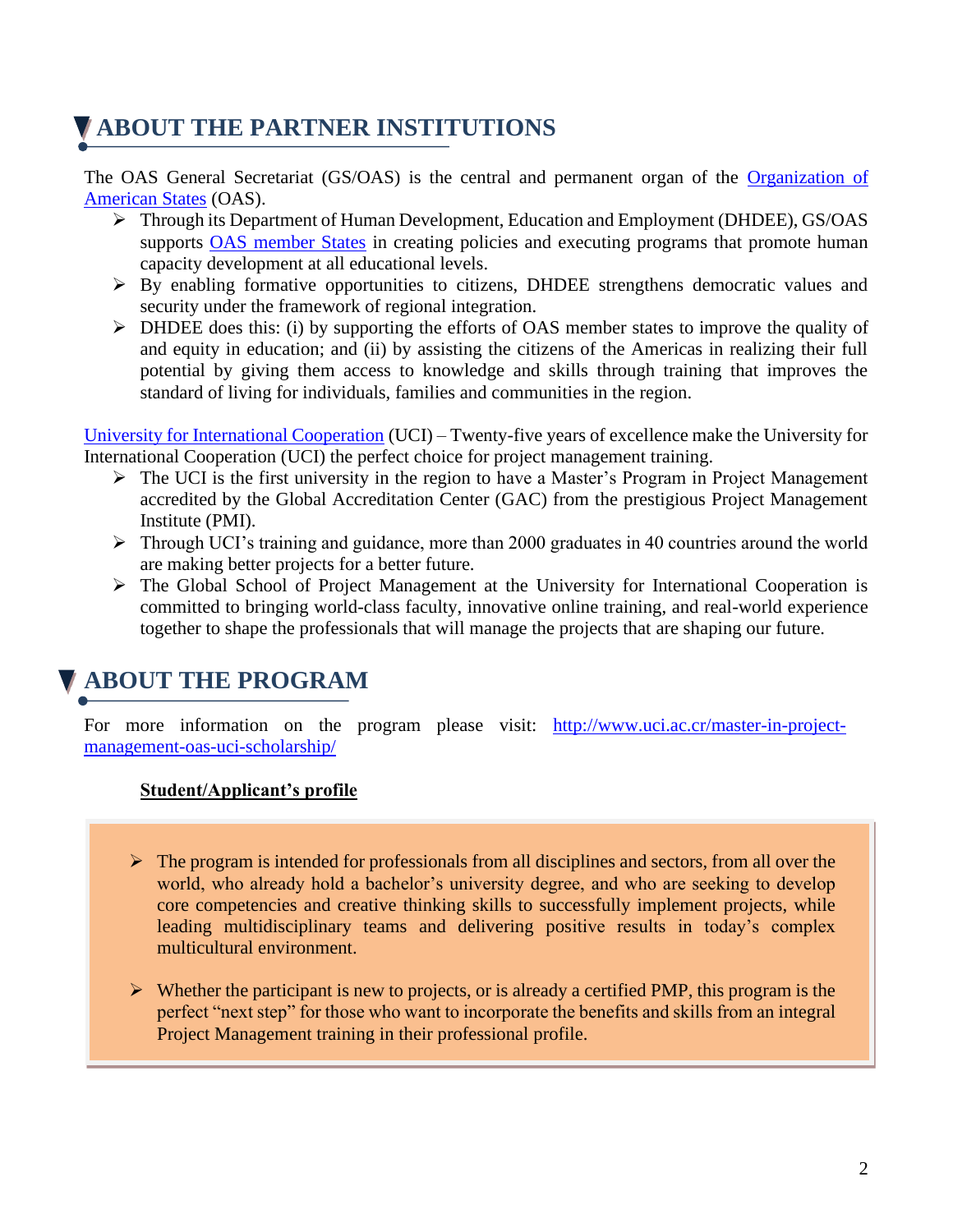Before applying for admission, we encourage applicants to read the program description, and ensure that the study area fulfills their expectations and interests**<sup>1</sup>** .

To apply for admission, please fill out the admission form at [\(http://www.uci.ac.cr/admisiones-y](http://www.uci.ac.cr/admisiones-y-registro/informacion/)[registro/informacion/\)](http://www.uci.ac.cr/admisiones-y-registro/informacion/). When filling out the form, in "PLEASE SELECT THE PROGRAM YOU ARE APPLYING FOR" section, make sure to choose the "Master in Project Management (English - Online – OAS - UCI Scholarship)" option.

The following documents are necessary to obtain admission to the program:

- a) Copy of university degree diploma.
- b) Copy of passport with at least six-month validity.
- c) Recent and clear digital front photograph taken on a white background (approx. size  $3.5 \times 4.5 \text{ cm}$ ).
- d) Copy of certificate of completion of studies, including official transcripts with information regarding courses, dates of approval, credits, and grades; and/or any other proof of awarded credits.
- e) If necessary, UCI may ask a letter from the academic institution that issued your diploma, stating the equivalency of one credit. This equivalency must clearly indicate the total hours per credit, including both class hours and self-study hours. To download an example of this letter, click [here.](http://www.uci.ac.cr/admision/form/Credit_Equivalency_Hours_Example.docx)
- f) UCI admitted students will be required to present a hard copy of the university degree diploma, and a hard copy of the passport with at least six-month validity, authenticated by notary public and apostilled, and officially translated (if the originals are not in Spanish), no later than 60 days after the program start date.

**University Contact Information:** Applicants should contact the Global Admissions Office at [info@uci.ac.cr](mailto:info@uci.ac.cr) for more information on the program. Please make sure to write in subject: "Master in Project Management (English - Online – OAS-UCI Scholarship)"

#### **SCHOLARSHIP APPLICATION PROCESS**

- $\triangleright$  To be considered for an OAS UCI scholarship, applicants must be admitted into the program of study by the UCI.
- ➢ Applicants must follow the UCI admission process and present all requested documents to the UCI.
- $\triangleright$  By being admitted to the program of study, the applicant will automatically be considered as a candidate for the OAS-UCI scholarship.

#### **EXPENSES NOT COVERED BY THIS SCHOLARSHIP**

<sup>1</sup> Neither the OAS nor the University shall assume any responsibility arising from the acceptance or rejection of degree or diploma awarded by the University at educational institutions in the country of origin of the scholarship recipient.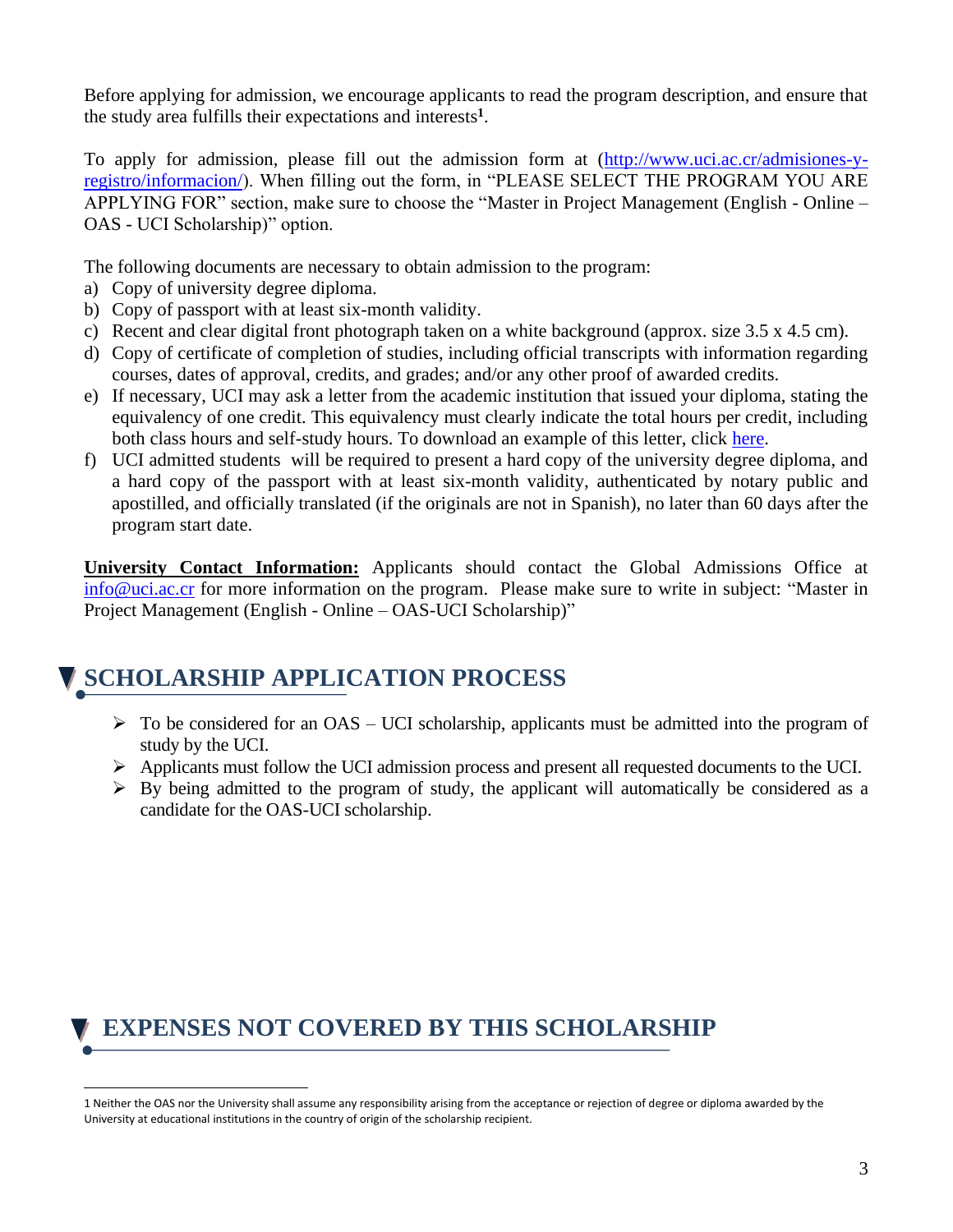Expenses not covered by the scholarship, and which are the sole responsibility of the scholarship recipients, are:

|                                                                                            | $\checkmark$ Remaining tuition (ranges from USD\$552.20 - USD\$3,865.40 based                                                                                                                                                                                                                                                                                                                                              |
|--------------------------------------------------------------------------------------------|----------------------------------------------------------------------------------------------------------------------------------------------------------------------------------------------------------------------------------------------------------------------------------------------------------------------------------------------------------------------------------------------------------------------------|
| <b>FINANCIAL</b><br><b>RESPONSIBILITY</b><br>OF<br><b>SCHOLARSHIP</b><br><b>RECIPIENTS</b> | on scholarship offer and installment plan selected);<br>$\checkmark$ Applicable registration and enrollment fees - USD\$450;<br>$\checkmark$ Class materials - varies;<br>$\checkmark$ Graduation fee - USD\$100;<br>$\checkmark$ Registration and active member renewal fees for the Project<br>Management Institute (PMI) - USD\$129.<br>$\checkmark$ Any additional fees not included in the OAS-UCI Scholarship offer. |

 $\checkmark$  These above expenses listed as financial responsibility shall be the sole and exclusive responsibility of the scholarship recipients and the scholarship recipients will be responsible for payment of the remaining tuition fees and any other costs as needed to the UCI.

# **ELIGIBILITY**

To be considered for this scholarship opportunity, an applicant must:

- $\triangleright$  Be admitted into the program of study by the UCI.; and
- ➢ Be a citizen and/or permanent legal resident of any [OAS member state,](http://www.oas.org/en/member_states/default.asp) except *Costa Rica.*
	- o *Applicants from Argentina must fill out a required form through the following link; <http://www.oas.org/en/scholarships/PAEC/2018/NOTA-SOLICITUD-DGCIN-2017.doc> and send it to the [National Liaison](http://www.oas.org/en/scholarships/regularprogram/one.asp) Office (ONE) in Argentina.*

The following applicants are ineligible:

- Current OAS scholarship recipients;
- GS/OAS staff and their immediate relatives or GS/OAS consultants; and
- OAS Permanent officials and their immediate relatives.

#### **SCHOLARSHIP SELECTION CRITERIA**

- $\checkmark$  The merits and overall credentials of the candidate, including his/her academic and professional background;
- $\checkmark$  Geographical distribution of the applicants, taking into account the greater needs of the smaller and relatively less developed economies;
- $\checkmark$  Gender diversity.

# **SCHOLARSHIP SELECTION PROCESS:**

Selection UCI and the OAS will select the scholarship awardees, based on the criteria listed above. **Committee** The names of the scholarship awardees will be published in April 2022 at [www.oas.org/scholarships.](http://www.oas.org/scholarships)

**Notification of selected candidates** The OAS will contact selected candidates by email with the scholarship offer and instructions for the scholarship acceptance form. Applicants who are not selected will not be contacted.